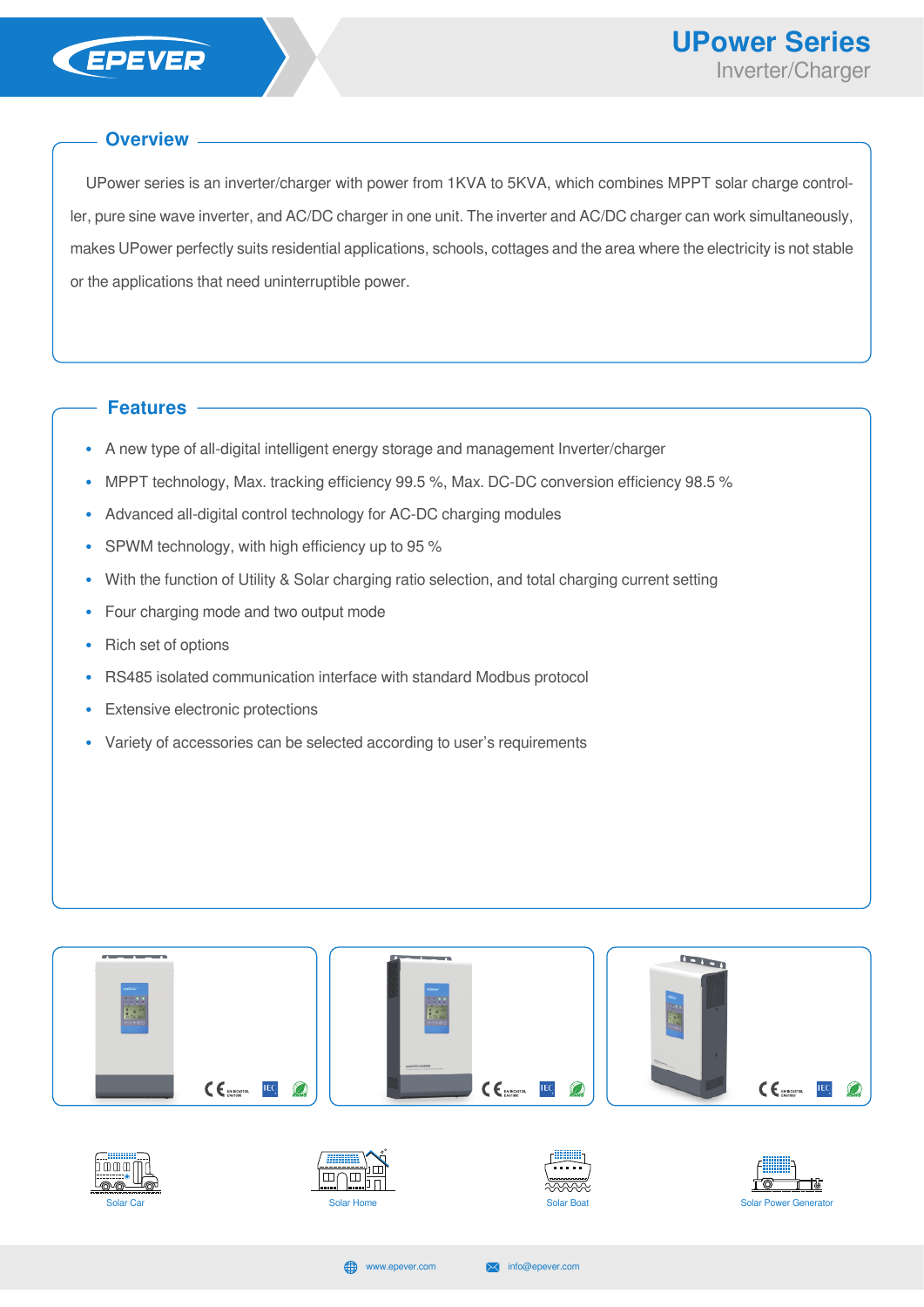## **Technical Specifications**

| Model                          | UP1000-M3212                                                                           | UP1000-M3222                        | UP1500-M3222                                                                                                                                                                                                                                                                             | UP2000-M3322                        | UP3000-M3322                         | UP3000-M6322                        |  |  |  |  |
|--------------------------------|----------------------------------------------------------------------------------------|-------------------------------------|------------------------------------------------------------------------------------------------------------------------------------------------------------------------------------------------------------------------------------------------------------------------------------------|-------------------------------------|--------------------------------------|-------------------------------------|--|--|--|--|
| Nominal battery voltage        | 12VDC                                                                                  | 24VDC                               | 24VDC                                                                                                                                                                                                                                                                                    | 24VDC                               | 24VDC                                | 24VDC                               |  |  |  |  |
| Battery input voltage range    | $10.8 - 16$ VDC                                                                        | $21.6 \sim 32VDC$                   | $21.6 - 32VDC$                                                                                                                                                                                                                                                                           | $21.6 \sim 32$ VDC                  | $21.6 \sim 32VDC$                    | $21.6 \sim 32VDC$                   |  |  |  |  |
| Inverter output                |                                                                                        |                                     |                                                                                                                                                                                                                                                                                          |                                     |                                      |                                     |  |  |  |  |
| Continuous output power        | 800W                                                                                   | 800W                                | 1200W                                                                                                                                                                                                                                                                                    | 1600W                               | 2400W                                | 2400W                               |  |  |  |  |
| Output power 15min.            | 1000W                                                                                  | 1000W                               | 1500W                                                                                                                                                                                                                                                                                    | 2000W                               | 3000W                                | 3000W                               |  |  |  |  |
| Output voltage range           | 220V(-6%~+5%)<br>230V(-10%~+5%)                                                        | 220V±5%;230V<br>$(-10\% \sim +5\%)$ | 220V±5%;230V<br>$(-10\% \sim +5\%)$                                                                                                                                                                                                                                                      | 220V±5%;230V<br>$(-10\% \sim +5\%)$ | 220V±5%;230V<br>$(-10\% \sim +5\%)$  | 220V±5%;230V<br>$(-10\% \sim +5\%)$ |  |  |  |  |
| Output frequency               | 50/60±0.1Hz                                                                            |                                     |                                                                                                                                                                                                                                                                                          |                                     |                                      |                                     |  |  |  |  |
| Output mode                    | Single phase                                                                           |                                     |                                                                                                                                                                                                                                                                                          |                                     |                                      |                                     |  |  |  |  |
| Output wave                    | Pure Sine Wave                                                                         |                                     |                                                                                                                                                                                                                                                                                          |                                     |                                      |                                     |  |  |  |  |
| <b>Distortion THD</b>          | ≤3%(12V or 24V resistive load)                                                         |                                     |                                                                                                                                                                                                                                                                                          |                                     |                                      |                                     |  |  |  |  |
| Max.efficiency                 | 91%                                                                                    | 94%                                 | 95%                                                                                                                                                                                                                                                                                      | 95%                                 | 95%                                  | 95%                                 |  |  |  |  |
| Utility charging               |                                                                                        |                                     |                                                                                                                                                                                                                                                                                          |                                     |                                      |                                     |  |  |  |  |
| Utility input voltage range    | 160VAC ~ 280VAC(Working voltage range);170VAC ~ 270VAC(Utility starting voltage range) |                                     |                                                                                                                                                                                                                                                                                          |                                     |                                      |                                     |  |  |  |  |
| Max.utility charge current     | 20A                                                                                    | 20A                                 | 20A                                                                                                                                                                                                                                                                                      | 30A                                 | 30A                                  | 30A                                 |  |  |  |  |
| Solar charging                 |                                                                                        |                                     |                                                                                                                                                                                                                                                                                          |                                     |                                      |                                     |  |  |  |  |
|                                |                                                                                        |                                     | 60V (At minimum<br>150V (At minimum<br>operating environment<br>operating environment<br>100V (At minimum operating environment temperature) ;<br>temperature) ;<br>temperature) ;<br>92V (At 25°C environment temperature)<br>46V (At 25°C<br>138V (At 25°C<br>environment temperature) |                                     |                                      |                                     |  |  |  |  |
| Max. PV open circuit voltage   |                                                                                        |                                     |                                                                                                                                                                                                                                                                                          |                                     |                                      | environment temperature)            |  |  |  |  |
| Max. PV input power            | 390W                                                                                   | 780W                                | 780W                                                                                                                                                                                                                                                                                     | 780W                                | 780W                                 | 1500W                               |  |  |  |  |
| Max. PV charging current       | 30A                                                                                    | 30A                                 | 30A                                                                                                                                                                                                                                                                                      | 30A                                 | 30A                                  | 60A                                 |  |  |  |  |
| Equalization voltage           | Sealed:14.6V,<br>Flooded:14.8V                                                         |                                     |                                                                                                                                                                                                                                                                                          |                                     | Sealed:29.2V,Flooded:29.6V           |                                     |  |  |  |  |
| Boost voltage                  | Gel:14.2V,<br>Sealed:14.4V,<br>Flooded:14.6V                                           |                                     |                                                                                                                                                                                                                                                                                          |                                     | Gel:28.4V,Sealed:28.8V,Flooded:29.2V |                                     |  |  |  |  |
| Float voltage                  | Gel/Sealed/<br>Flooded:13.8V                                                           |                                     |                                                                                                                                                                                                                                                                                          |                                     | Gel/Sealed/Flooded:27.6V             |                                     |  |  |  |  |
| Tracking efficiency            |                                                                                        |                                     | ≤99.5%                                                                                                                                                                                                                                                                                   |                                     |                                      |                                     |  |  |  |  |
| Charging conversion efficiency |                                                                                        |                                     | ≤98%                                                                                                                                                                                                                                                                                     |                                     |                                      |                                     |  |  |  |  |
| Temperature compensation       |                                                                                        |                                     |                                                                                                                                                                                                                                                                                          | `-3mV/°C/2V (Default)               |                                      |                                     |  |  |  |  |
| <b>Others</b>                  |                                                                                        |                                     |                                                                                                                                                                                                                                                                                          |                                     |                                      |                                     |  |  |  |  |
| No load consumption            | $\leq 1.2A$                                                                            | $\leq 0.6A$                         | $≤0.6A$                                                                                                                                                                                                                                                                                  | $≤0.8A$                             | $\leq 0.8A$                          | $≤0.8A$                             |  |  |  |  |
| Enclosure                      |                                                                                        |                                     |                                                                                                                                                                                                                                                                                          | <b>IP30</b>                         |                                      |                                     |  |  |  |  |
| Operating temperature range    |                                                                                        |                                     | `-20°C ~ 50°C (full input and output with no derating)                                                                                                                                                                                                                                   |                                     |                                      |                                     |  |  |  |  |
| Dimensions(HxWxL)              | 386×300×126mm                                                                          | 386×300×126mm                       | 386×300×126mm                                                                                                                                                                                                                                                                            | 444×300×126mm                       | 444×300×126mm                        | 518×310×168mm                       |  |  |  |  |

BEIJING EPSOLAR TECHNOLOGY CO., LTD.

+86-10-82894112

BEIJING EPSOLAR TECHNOLOGY CO., LTD. SHENZHEN BRANCH +86-755-89236750